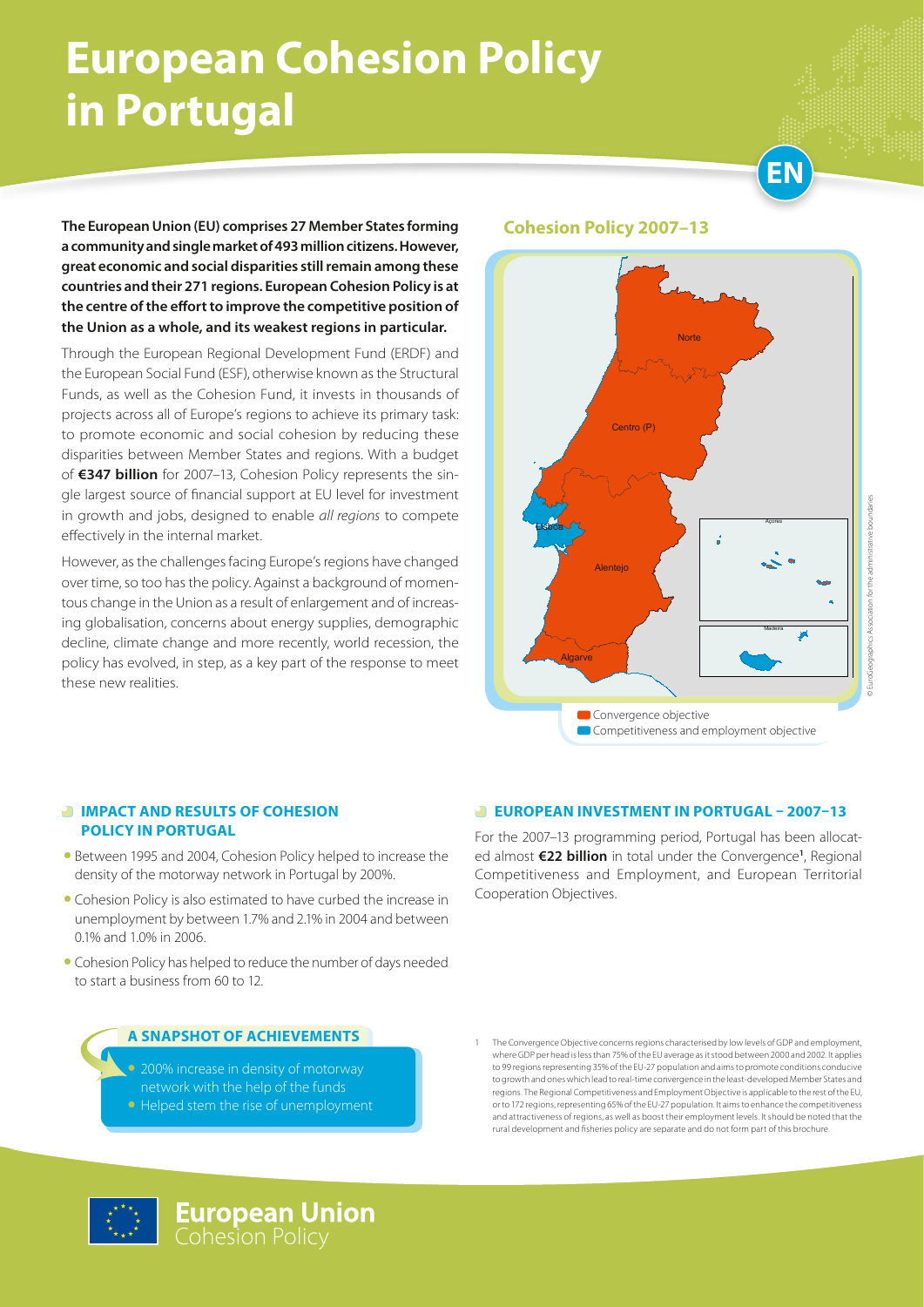Portugal has 14 programmes: three thematic programmes ('Factors of Competitiveness', 'Human Potential' and 'Territorial Development'), nine regional programmes and two 'technical assistance' programmes. Nine of the programmes are financed by the ERDF, four by the ESF and one by the ERDF and the Cohesion Fund.

For the 2007-13 period, the North, Centre, Alentejo, Azores and Algarve regions are eligible under the Convergence Objective. Both Madeira and Lisbon fall under the Regional Competitiveness and Employment Objective.

| <b>Objective</b>           | <b>Fund</b> | <b>EU</b> | <b>National</b><br><b>Public</b> | <b>National</b><br><b>Private</b> | <b>Total</b> |
|----------------------------|-------------|-----------|----------------------------------|-----------------------------------|--------------|
| Convergence                | CF          | 3.1       | 1.3                              |                                   | 4.4          |
|                            | <b>ERDF</b> | 11.2      | 3.4                              | 3.4                               | 18           |
|                            | <b>FSF</b>  | 6.2       | 2.5                              |                                   | 8.7          |
| <b>Total Convergence</b>   |             | 20.5      |                                  |                                   |              |
| Regional                   | <b>FRDF</b> | 0.6       | 0.3                              | 0.2                               | 1.1          |
| Competitiveness            | <b>FSF</b>  | 0.3       | 0.2                              |                                   | 0.5          |
| and Employment             |             |           |                                  |                                   |              |
| <b>Total Regional</b>      |             |           |                                  |                                   |              |
| <b>Competitiveness and</b> |             | 0.9       |                                  |                                   |              |
| <b>Employment</b>          |             |           |                                  |                                   |              |
| <b>Total European</b>      |             |           |                                  |                                   |              |
| Territorial                | <b>FRDF</b> | 0.1       |                                  |                                   | 0.1          |
| Cooperation*               |             |           |                                  |                                   |              |
| <b>TOTAL</b>               |             | 21.5      | 7.7                              | 3.6                               | 32.8         |
|                            |             |           |                                  |                                   |              |

#### **Funds for PORTUGAL in billion € 2007–13**

Figures have been rounded up

\* Each Territorial Cooperation programme includes a minimum

of 15% co-financing from each participating Member State.

#### **B** DELIVERING THE LISBON STRATEGY **FOR GROWTH AND JOBS**

The relaunch of the Union's Lisbon Strategy in 2005 aimed to bolster the competitive position of EU regions in the world economy by placing growth, jobs and competitiveness at the top of the Union's agenda. For the 2007–13 period, European Cohesion Policy has attached increasing importance to delivering the so-called 'Lisbon objectives'.

For the 2007–13 period, Portugal has adopted a more strategic approach towards cohesion policy than in previous periods. A significant amount (82%) of Structural and Cohesion Fund contributions will be invested in the Portuguese priorities relating to the Lisbon Strategy of growth, competitiveness and jobs. Acknowledging the importance of promoting human capital along with internationalisation and improved competitiveness and specialisation in the economy, Portugal has defined five national strategic priorities for Community assistance in 2007–13: to develop the skills of Portuguese men and women, to promote sustainable growth, to guarantee social cohesion, to ensure development throughout the Portuguese territories, and to improve the efficiency of governance.

#### **MAIN PRIORITIES OF COHESION POLICY IN PORTUGAL, 2007–13**

Portugal plans to spend over €5 billion of Structural Funds (24% of its total Community allocation) on promoting **Research & Development (R&D) and innovation**.

Considerable investments (€452 million) are also planned to reinforce **advanced training in sciences and technologies**, and research and innovation, in an effort to close the scientific and technological gap, a move which is considered a condition for economic and social progress.

Portugal plans to invest €2.8 billion of its Structural Funds in **transport infrastructure** and **accessibility**. Large investments will be made in trans-European transport network (TEN-T) projects (€1.2 billion), such as high-speed train links (Lisbon-Madrid, Lisbon-Porto), a new airport in Lisbon, a new freight train line Sines-Badajoz, and the development of Sines harbour.

Support for **entrepreneurship**, especially **small and medium-sized enterprises (SMEs)**, will represent €1.5 billion of Structural Funds. It is planned to allocate €100 million to the establishment of a JEREMIE fund (Joint European Resources for Micro to Medium Enterprises) to be managed by the European Investment Fund (EIF). This facility is aimed at improving access to finance for small and medium-sized enterprises (SMEs) and support business creation.

€693 million is to be allocated to **improving information and communication technologies (ICT) infrastructure and services**.

€5.32 billion will be focused on training, education and increasing flexibility labour market. Over €55 million will be set aside to support measures promoting the integration of migrants.

Over €5 billion of Structural Funds is targeted on improving the **environment**, promoting **sustainable growth** and combating **climate change** in Portugal in the 2007–13 period.

#### **THE ESSENTIALS, 2007–13**

- • Over €5 billion for research and development
- Over €5.3 for training, education and increasing flexibility in the labour market
- • Over €5 billion to protect the environment, promote sustainable growth and fight climate change
- • €2.8 billion to improve transport infrastructure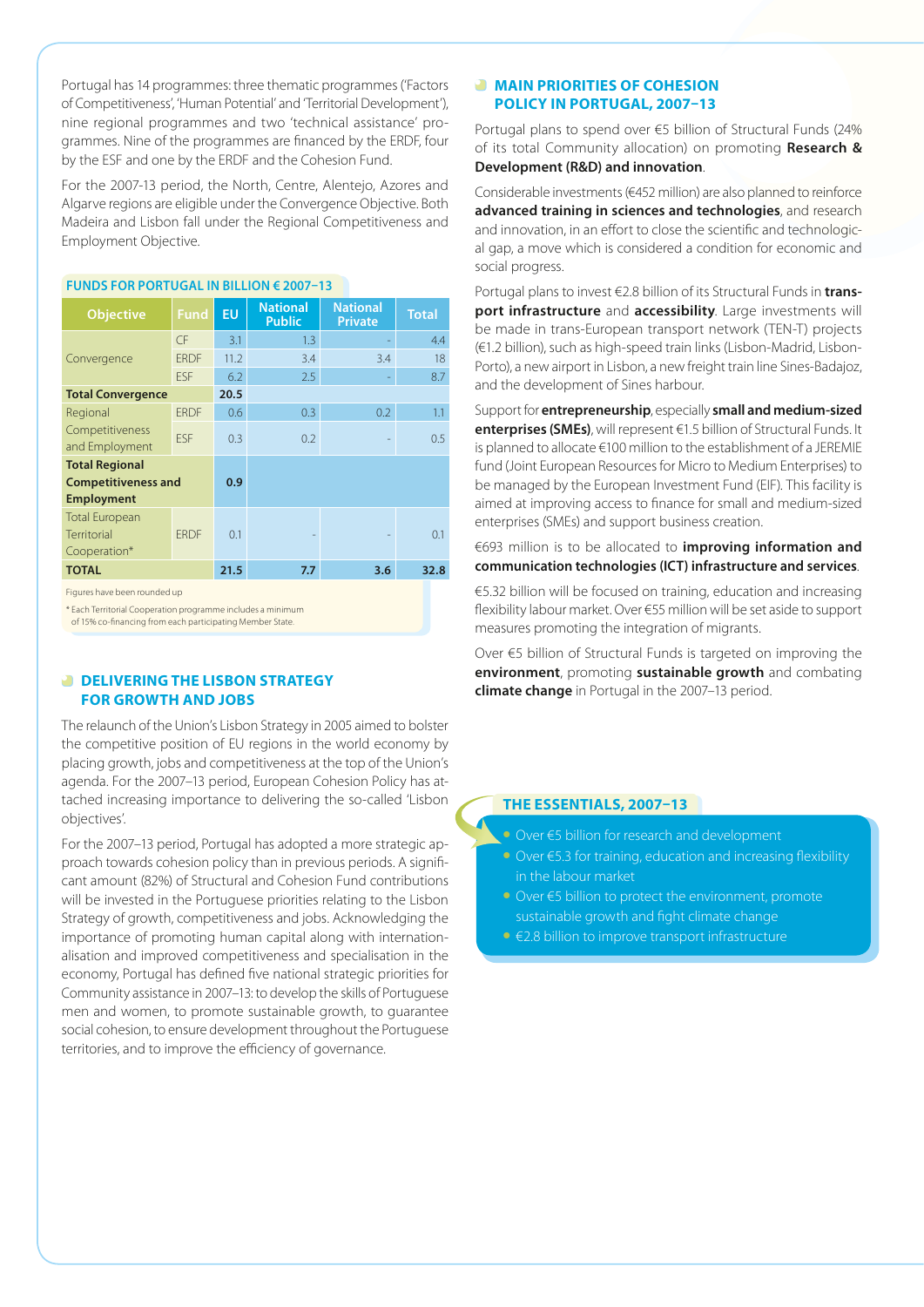#### **BUILDING BRIDGES BETWEEN NEIGHBOURS**

In Europe today, economic success is often dependent on a region's capacity to develop networks with other regions. Cooperation and sharing experience between regions can be a key trigger in stimulating a dynamic, forward-looking regional development process. The EU has an important role to play in brokering and supporting such partnerships, both between regions within the Union, and with neighbouring regions outside. Thousands of projects developed over many years under the INTERREG initiative have demonstrated the benefits for regionsof working in partnership, sharing ideas and charting new and innovative ways of harnessing European investment.

The **European Territorial Cooperation Objective** is financed through the ERDF for the period 2007–13 and supports crossborder, transnational and interregional cooperation programmes to encourage regions and cities across the EU and further afield to work together and learn from each other.

Portugal participates in five territorial cooperation programmes (ERDF contribution: €90 million): one cross-border cooperation programme and four transnational cooperation programmes. In addition, Portugal takes part in all four interregional cooperation programmes (total budget for all the 27 EU Member States: €443 million)**<sup>2</sup>** : INTERACT II, URBACT II, ESPON/ORATE and INTERREG IV C.

2 INTERREG IVC promotes exchange of experience and good practices among the regions, URBACT – thematic city networks, INTERACT – support for cooperation programmed the unit of the support for cooperation programmed the unit of the state of the state of the state of the state of the state of the state of th management organisation, ESPON – an observation network for spatial planning.

#### **ASSISTING THE OUTERMOST REGIONS**

The EC Treaty and the four communications adopted by the Commission in 2004, 2007 and 2008<sup>3</sup> stress the need to recognise the special nature of the outermost regions**<sup>4</sup>** and to put in place a genuine European strategy to support them. The 2007-13 Cohesion Policy combines several specific measures to assist the Azores and Madeira (and the other outermost regions):

- Rates of assistance from the Structural Funds (ERDF and ESF) increased to 85%.
- A specific allocation to offset additional costs arising from the handicaps of the outermost regions, representing €65.6 million (6.7% of the total ERDF allocation) for the Azores and €66.3 million (20.6% of the total ERDF allocation) for Madeira.

# Portugal **€21.5 billion for 2007–13**

## **Boosting growth, jobs and competitiveness**

#### **<sup><b>B**</sup> THE EU ON CALL</sub>

The **European Union Solidarity Fund** was created after the floods which hit Central Europe in summer 2002. It grants emergency aid to Member States and acceding countries in the event of a major natural disaster.

In 2003, Portugal suffered damages amounting to €1 228 million following forest fires on the Spanish-Portuguese border and received €48.5 million in aid from the Solidarity Fund.

3 COM(2004) 343 final; COM(2004) 543 final; COM(2007) 507 final; and COM(2008) 642 final.

4 The outermost regions (the Azores, Madeira, the Canary Islands and the four French overseas departments) face specific problems listed in the Treaty: remoteness, insularity, small size, difficult topography and climate, and economic dependence on a few products.